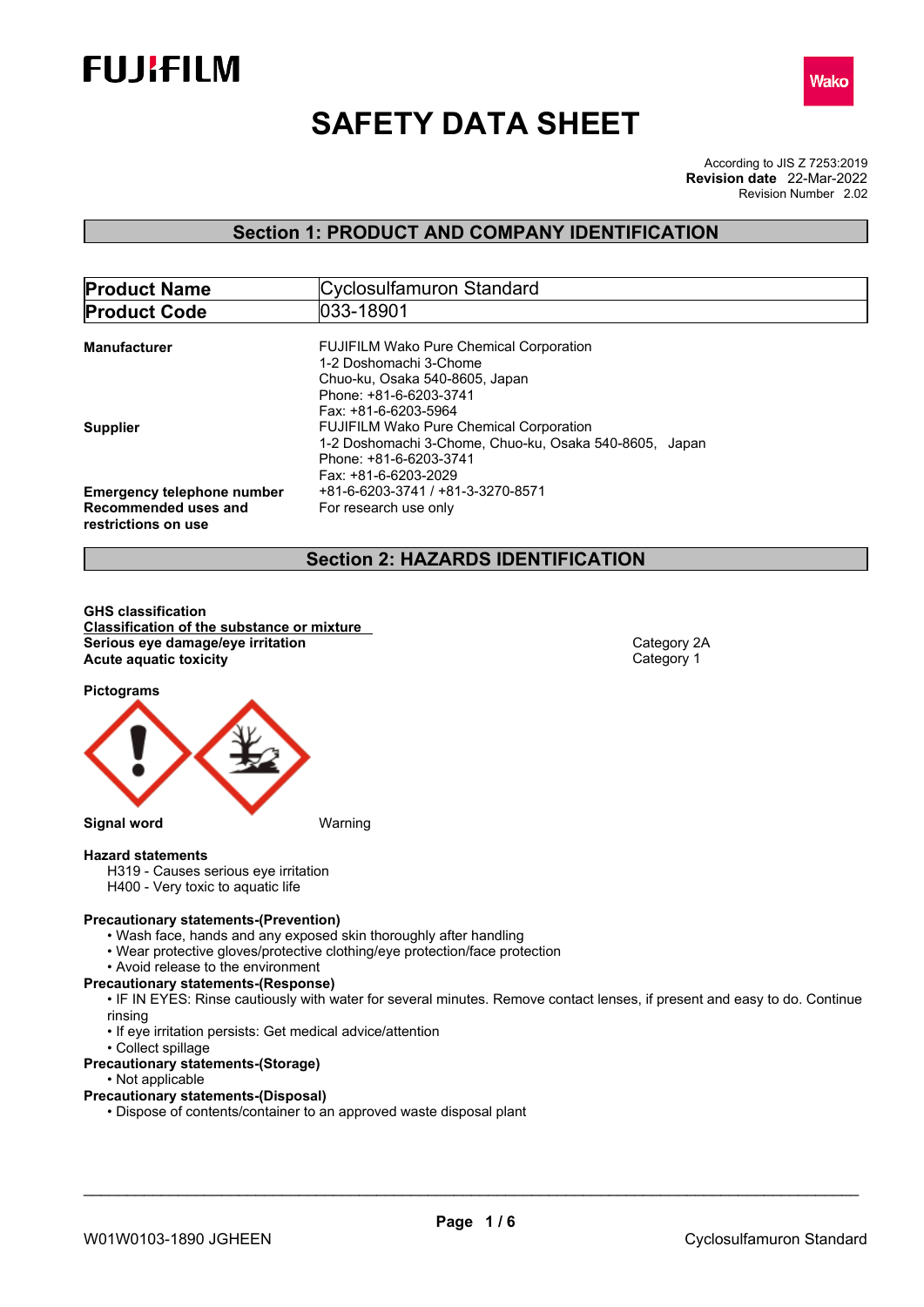#### **Others Other hazards** Not available

## **Section 3: COMPOSITION/INFORMATION ON INGREDIENTS**

**Single Substance or Mixture** Substance

#### **Formula** C17H19N5O6S

| <b>Chemical Name</b>                | Weight-%                                                    | Molecular weight | <b>ENCS</b> | <b>ISHL</b><br>. No. | <b>CAS RN</b>            |
|-------------------------------------|-------------------------------------------------------------|------------------|-------------|----------------------|--------------------------|
| انت ∨closulfamuron                  | 99.0                                                        | 421.43           | N/A         | N/A                  | 15E<br>136849-<br>- 15-5 |
| Note on<br><b>ISHL</b><br><b>No</b> | ; announced chemical substances.<br>the<br>، means<br>table |                  |             |                      |                          |

**Impurities and/or Additives:** Not applicable

## **Section 4: FIRST AID MEASURES**

#### **Inhalation**

Remove to fresh air. If symptoms persist, call a physician.

Wash off immediately with soap and plenty of water. If symptoms persist, call a physician.

#### **Eye contact**

**Skin contact**

IF IN EYES: Rinse cautiously with water for several minutes. Remove contact lenses, if present and easy to do. Continue rinsing. Immediate medical attention is required.

#### **Ingestion**

Rinse mouth. Never give anything by mouth to an unconscious person. Call a physician or poison control center immediately. Do not induce vomiting without medical advice.

#### **Protection of first-aiders**

Use personal protective equipment as required.

## **Section 5: FIRE FIGHTING MEASURES**

#### **Suitable extinguishing media**

Water spray (fog), Carbon dioxide (CO2), Foam, Extinguishing powder, Sand

**Unsuitable extinguishing media**

No information available

#### **Specific hazards arising from the chemical product**

Thermal decomposition can lead to release of irritating and toxic gases and vapors.

**Special extinguishing method**

#### No information available

#### **Special protective actions for**

**fire-fighters**

Use personal protective equipment as required.Firefighters should wear self-contained breathing apparatus and full firefighting turnout gear.

## **Section 6: ACCIDENTAL RELEASE MEASURES**

#### **Personal precautions, protective equipment and emergency procedures**

For indoor, provide adequate ventilation process until the end of working. Deny unnecessary entry other than the people involved by, for example, using a rope. While working, wear appropriate protective equipments to avoid adhering it on skin, or inhaling the gas. Work from windward, and retract the people downwind.

#### **Environmental precautions**

To be careful not discharged to the environment without being properly handled waste water contaminated.

**Methods and materials for contaminent and methods and materials for cleaning up**

Sweep up and gather scattered particles, and collect it in an empty airtight container.

### **Recoverly, neutralization**

No information available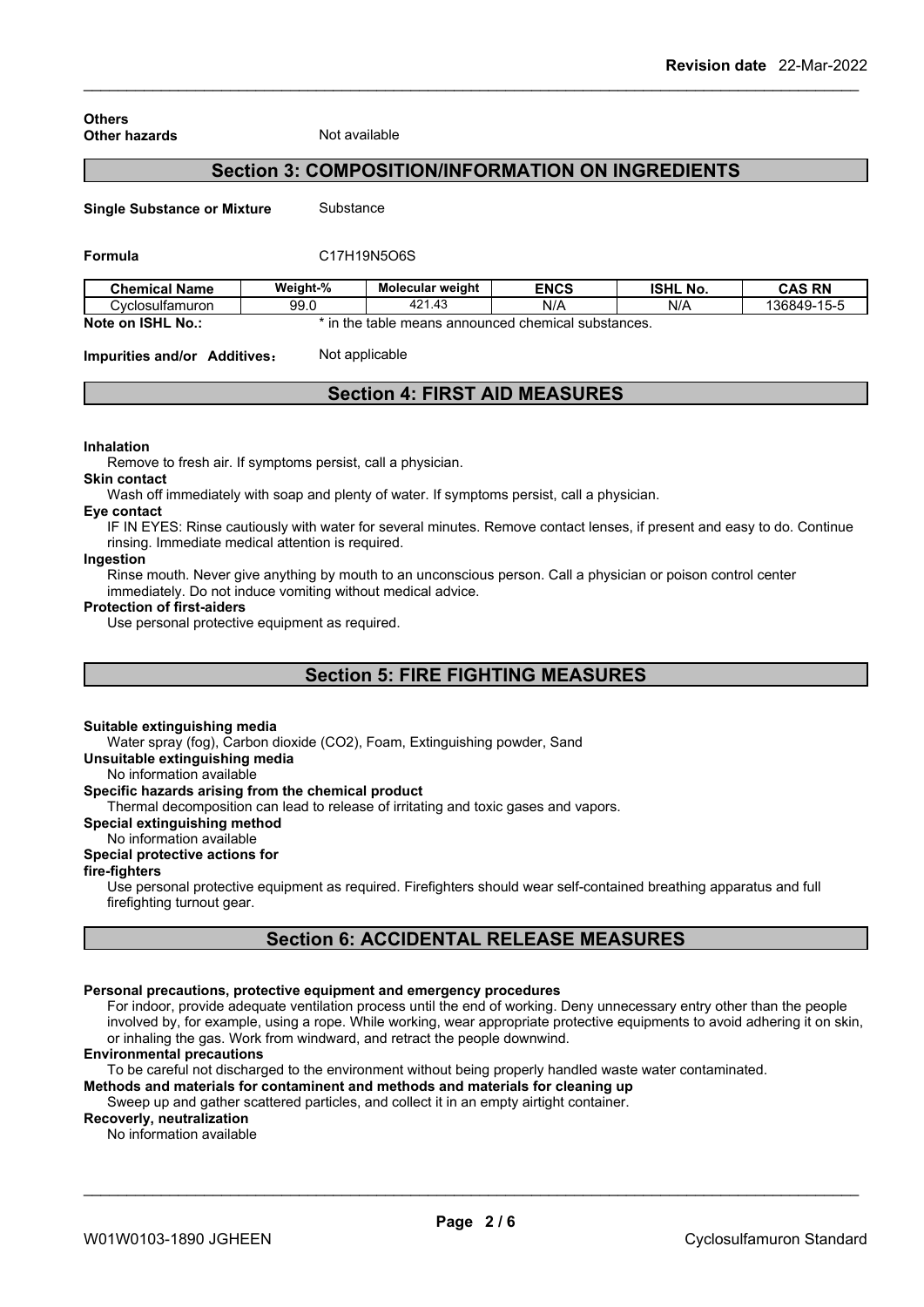#### **Secondary disaster prevention measures**

Clean contaminated objects and areas thoroughly observing environmental regulations.

## **Section 7: HANDLING AND STORAGE**

#### **Handling**

#### **Technical measures**

Avoid contact with strong oxidizing agents. Use with local exhaust ventilation.

#### **Precautions**

Do not rough handling containers, such as upsetting, falling, giving a shock, and dragging Prevent leakage, overflow, and scattering. Not to generate steam and dust in vain. Seal the container after use. After handling, wash hands and face, and then gargle In places other than those specified, should not be smoking or eating and drinking Should not be brought contaminated protective equipment and gloves to rest stops Deny unnecessary entry of non-emergency personnel to the handling area

#### **Safety handling precautions**

Avoid contact with skin, eyes or clothing. Use personal protective equipment as required.

#### **Storage**

#### **Safe storage conditions**

**Safe packaging material** Glass<br>**ompatible substances** Strong oxidizing agents **Incompatible** substances

**Storage conditions** Keep container protect from light tightly closed. Store in a cool (2-10 °C) place. Packed with an inert gas.

## **Section 8: EXPOSURE CONTROLS/PERSONAL PROTECTION**

#### **Engineering controls**

In case of indoor workplace, seal the source or use a local exhaust system. Provide the safety shower facility, and handand eye-wash facility. And display their position clearly.

**Exposure limits** This product, as supplied, does not contain any hazardous materials with occupational exposure limits established by the region specific regulatory bodies.

## **Personal protective equipment Respiratory protection** Dust mask **Hand protection** Protection gloves

**Eye protection** protective eyeglasses or chemical safety goggles **Skin and body protection** Long-sleeved work clothes

#### **General hygiene considerations**

Handle in accordance with good industrial hygiene and safety practice.

## **Section 9: PHYSICAL AND CHEMICAL PROPERTIES**

#### **Form**

| crystalline powder - powder<br>Appearance<br>no data available<br>Melting point/freezing point<br>162.0 $^{\circ}$ C (dec.)<br>no data available<br>Boiling point, initial boiling point and boiling range<br>no data available<br>no data available<br>no data available<br>no data available<br>Upper:<br>no data available<br>Lower:<br>no data available<br>no data available<br>no data available<br>no data available | Color                             | White - pale brown |
|-----------------------------------------------------------------------------------------------------------------------------------------------------------------------------------------------------------------------------------------------------------------------------------------------------------------------------------------------------------------------------------------------------------------------------|-----------------------------------|--------------------|
|                                                                                                                                                                                                                                                                                                                                                                                                                             |                                   |                    |
|                                                                                                                                                                                                                                                                                                                                                                                                                             | Odor                              |                    |
|                                                                                                                                                                                                                                                                                                                                                                                                                             |                                   |                    |
|                                                                                                                                                                                                                                                                                                                                                                                                                             |                                   |                    |
|                                                                                                                                                                                                                                                                                                                                                                                                                             | <b>Flammability</b>               |                    |
|                                                                                                                                                                                                                                                                                                                                                                                                                             | <b>Evaporation rate:</b>          |                    |
|                                                                                                                                                                                                                                                                                                                                                                                                                             | Flammability (solid, gas):        |                    |
|                                                                                                                                                                                                                                                                                                                                                                                                                             | Upper/lower flammability or       |                    |
|                                                                                                                                                                                                                                                                                                                                                                                                                             | explosive limits                  |                    |
|                                                                                                                                                                                                                                                                                                                                                                                                                             |                                   |                    |
|                                                                                                                                                                                                                                                                                                                                                                                                                             |                                   |                    |
|                                                                                                                                                                                                                                                                                                                                                                                                                             | <b>Flash point</b>                |                    |
|                                                                                                                                                                                                                                                                                                                                                                                                                             | <b>Auto-ignition temperature:</b> |                    |
|                                                                                                                                                                                                                                                                                                                                                                                                                             | <b>Decomposition temperature:</b> |                    |
|                                                                                                                                                                                                                                                                                                                                                                                                                             | рH                                |                    |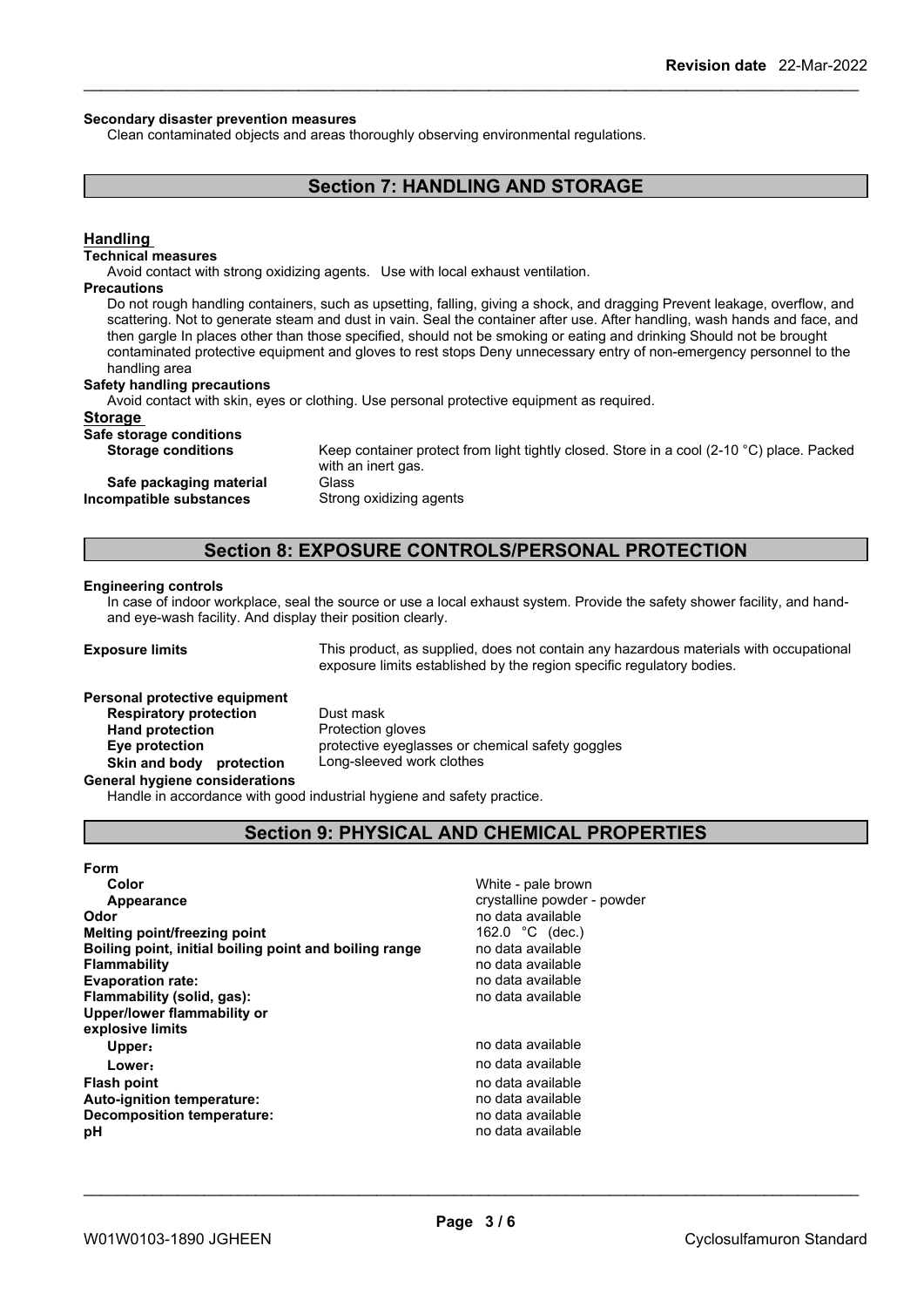**Viscosity (coefficient of viscosity)** no data available<br> **Dynamic viscosity no data available Dynamic** viscosity **Solubilities** acetone : soluble .<br> **n-Octanol/water partition coefficient: (log Pow)** and available the **n-Octanol/water partition coefficient: (log Pow) n-Octanol/water partition coefficient:(log Pow)** no data available **Vapour** pressure **Specific Gravity / Relative density and the control of the Vapour density Vapour density Vapour density Vapour density**<br> **Particle characteristics**<br> **Particle characteristics**<br> **Particle characteristics Particle characteristics** 

## **Section 10: STABILITY AND REACTIVITY**

#### **Stability**

**Reactivity Reactivity Reactivity Reactivity Chemical stability no data available** May be altered by light. **Hazardous reactions** None under normal processing **Conditions to avoid** Extremes of temperature and direct sunlight **Incompatible materials** Strong oxidizing agents **Hazardous decomposition products** Carbon monooxide (CO), Carbon dioxide (CO2), Nitrogen oxides (NOx), Sulfur oxides (SOx)

**Section 11: TOXICOLOGICAL INFORMATION**

**Skin irritation/corrosion no data available Serious eye damage/ irritation example 10** and the no data available **Respiratory** or skin sensitization **no data available Reproductive cell mutagenicity**<br> **Carcinogenicity Carcinogenicity no data available Carcinogenicity** 

**Reproductive toxicity**<br> **Reproductive toxicity**<br> **STOT-single exposure**<br> **REPRODUCE STOT-single exposure**<br> **STOT-repeated exposure**<br> **STOT-repeated exposure**<br> **STOT-repeated exposure STOT-repeated exposure**<br> **Aspiration hazard**<br> **Aspiration hazard**<br> **Aspiration hazard Aspiration hazard** 

**Acute toxicity Acute toxicity house house house house house house house house hu** 

## **Section 12: ECOLOGICAL INFORMATION**

**Ecotoxicity No information available** 

**Persistence and degradability** No information available

**Other data** no data available

**Bioaccumulative potential** No information available **Mobility in soil** No information available **Hazard to the ozone layer** No information available

## **Section 13: DISPOSAL CONSIDERATIONS**

#### **Waste from residues**

Disposal should be in accordance with applicable regional, national and local laws and regulations.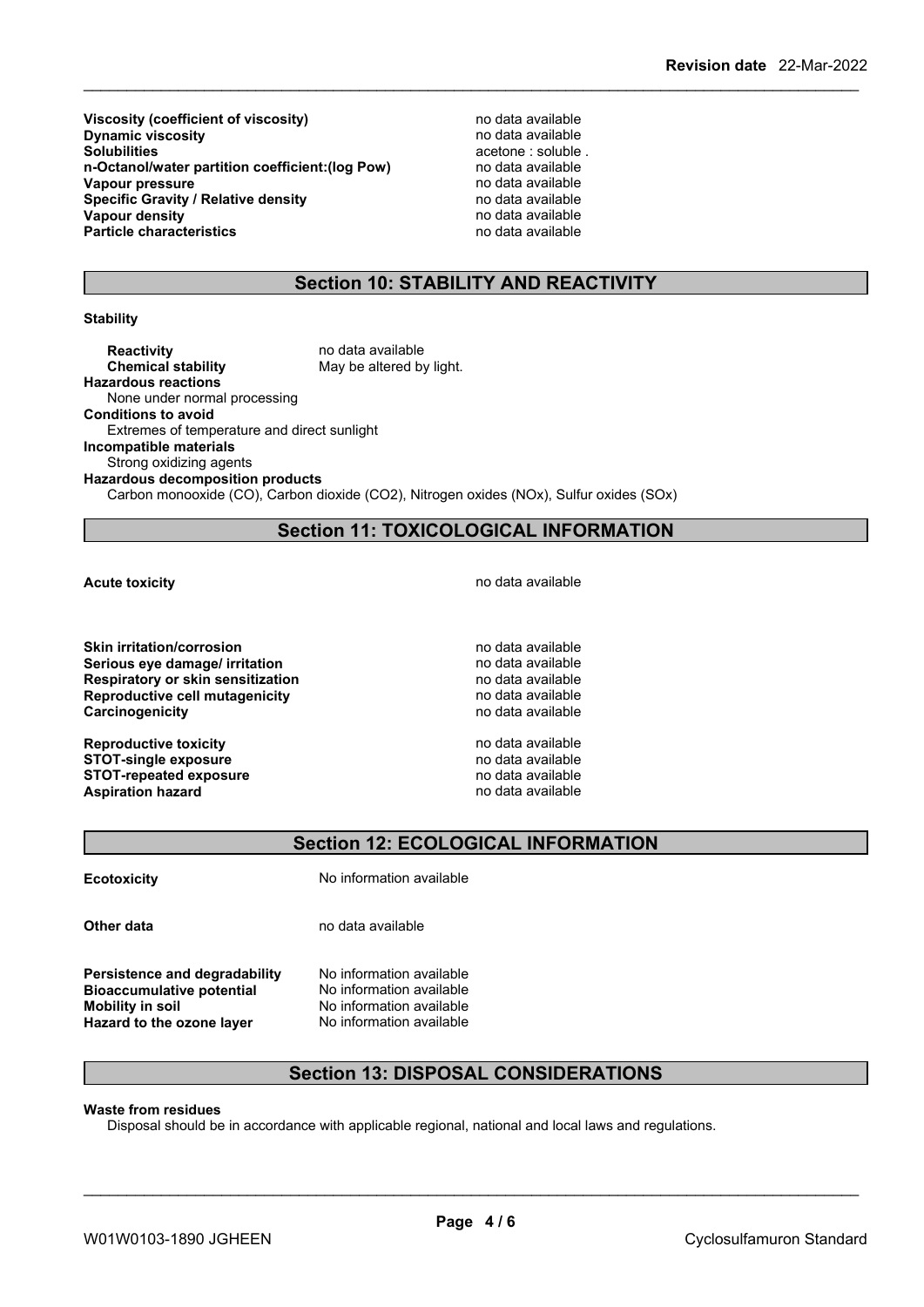#### **Contaminated container and contaminated packaging**

Disposal should be in accordance with applicable regional, national and local laws and regulations.

## **Section 14: TRANSPORT INFORMATION**

| <b>ADR/RID</b>                                                 |                                                                      |
|----------------------------------------------------------------|----------------------------------------------------------------------|
| <b>UN number</b>                                               | <b>UN3077</b>                                                        |
| Proper shipping name:                                          | Environmentally hazardous substance, solid, n.o.s. (Cyclosulfamuron) |
| UN classfication                                               | 9                                                                    |
| <b>Subsidiary hazard class</b>                                 |                                                                      |
| Packing group                                                  | Ш                                                                    |
| <b>Marine pollutant</b>                                        | Yes                                                                  |
| <b>IMDG</b>                                                    |                                                                      |
| <b>UN number</b>                                               | <b>UN3077</b>                                                        |
| Proper shipping name:                                          | Environmentally hazardous substance, solid, n.o.s. (Cyclosulfamuron) |
| UN classfication                                               | 9                                                                    |
| <b>Subsidiary hazard class</b>                                 |                                                                      |
| Packing group                                                  | Ш                                                                    |
| <b>Marine pollutant (Sea)</b>                                  | Yes                                                                  |
| <b>Transport in bulk according to</b> No information available |                                                                      |
| Annex II of MARPOL 73/78 and                                   |                                                                      |
| the <b>IBC</b> Code                                            |                                                                      |
| <b>IATA</b>                                                    |                                                                      |
| UN number                                                      | <b>UN3077</b>                                                        |
| Proper shipping name:                                          | Environmentally hazardous substance, solid, n.o.s. (Cyclosulfamuron) |
| UN classfication                                               | 9                                                                    |
| <b>Subsidiary hazard class</b>                                 |                                                                      |
| Packing group                                                  | Ш                                                                    |
| <b>Environmentally Hazardous</b>                               | Yes                                                                  |
| <b>Substance</b>                                               |                                                                      |

## **Section 15: REGULATORY INFORMATION**

| <b>International Inventories</b>                     |                                                                                        |  |  |  |
|------------------------------------------------------|----------------------------------------------------------------------------------------|--|--|--|
| <b>EINECS/ELINCS</b>                                 |                                                                                        |  |  |  |
| <b>TSCA</b>                                          |                                                                                        |  |  |  |
|                                                      |                                                                                        |  |  |  |
| Japanese regulations                                 |                                                                                        |  |  |  |
| <b>Fire Service Act</b>                              | Not applicable                                                                         |  |  |  |
| <b>Poisonous and Deleterious</b>                     | Not applicable                                                                         |  |  |  |
| <b>Substances Control Law</b>                        |                                                                                        |  |  |  |
| Industrial Safety and Health Act Not applicable      |                                                                                        |  |  |  |
| <b>Regulations for the carriage</b>                  | Noxious Substances (Ordinance Art.3, Ministry of Transportation Ordinance Regarding    |  |  |  |
| and storage of dangerous                             | Transport by Ship and Storage, Attached Table 1)                                       |  |  |  |
| goods in ship                                        |                                                                                        |  |  |  |
| <b>Civil Aeronautics Law</b>                         | Misellaneous Dangerous Substances and Articles (Ordinance Art. 194, MITL Nortification |  |  |  |
|                                                      | for Air Transportation of Explosives etc., Attached Table 1)                           |  |  |  |
| <b>Pollutant Release and Transfer Not applicable</b> |                                                                                        |  |  |  |
| <b>Register Law</b>                                  |                                                                                        |  |  |  |
| $(-2023.3.31)$                                       |                                                                                        |  |  |  |
| <b>Pollutant Release and Transfer</b>                | Class 2                                                                                |  |  |  |
| <b>Register Law</b>                                  |                                                                                        |  |  |  |
| (2023/4/1)                                           |                                                                                        |  |  |  |
| Class 2 - No.                                        | 776                                                                                    |  |  |  |
| <b>Export Trade Control Order</b>                    | Not applicable                                                                         |  |  |  |
|                                                      |                                                                                        |  |  |  |
| <b>Section 16: OTHER INFORMATION</b>                 |                                                                                        |  |  |  |
|                                                      |                                                                                        |  |  |  |
| Key literature references and                        | NITE: National Institute of Technology and Evaluation (JAPAN)                          |  |  |  |
| sources for data etc.                                | http://www.safe.nite.go.jp/japan/db.html                                               |  |  |  |

IATA dangerous Goods Regulations